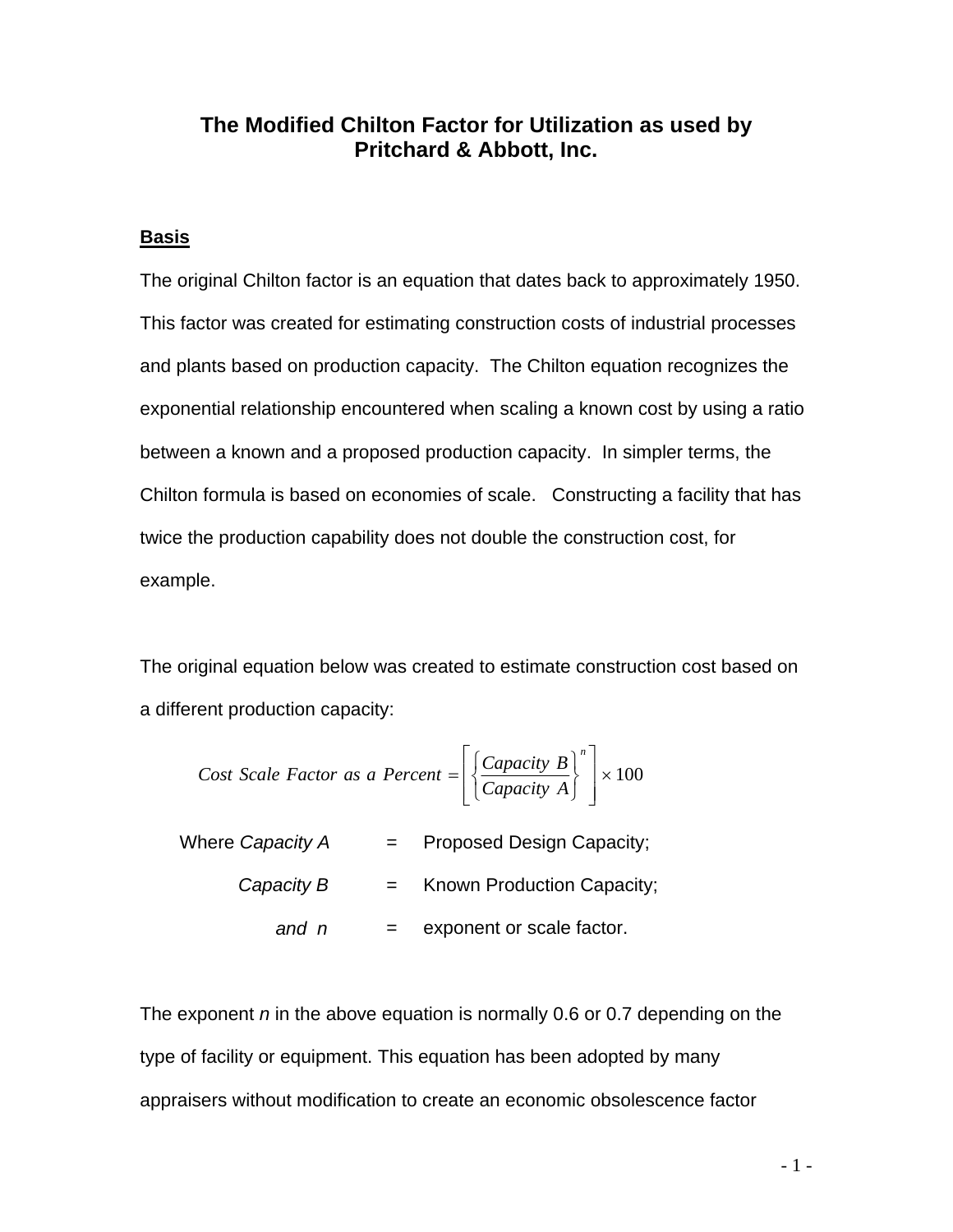based on "utilization." There are even several appraisal books that promote the use of this equation in this fashion – in error, in our opinion.

#### **Problems**

There are several reasons why it is wrong to apply this equation directly to appraisals to account for production changes. First, this equation is based on the cost for building plants of different sizes and does not take into account that reducing the production of an existing plant does not normally translate into an equivalent portion of equipment being out of service. Secondly, taking this equation to the extreme of zero production (zero utilization compared to capacity) would produce an economic obsolescence factor of 100%, leading to a conclusion of zero value for the equipment or facility. We submit this is an absurd result in the vast majority of cases. Simply turning off or shutting down a piece of equipment does not automatically mean that it must have zero value. Finally, by using the "Chilton" adjustment directly you would be fully recognizing the effects of management's operational decisions that may or may not be solely a result of external economic issues.

#### **Solution**

It is generally accepted that equipment readily available to be utilized (i.e., is still functional) that happens to be temporarily idle still retains at least half of its depreciated value. One way to adjust for the amount of production, to provide a lower limit of 50%, and to limit the effect of specious or obtuse management

- 2 -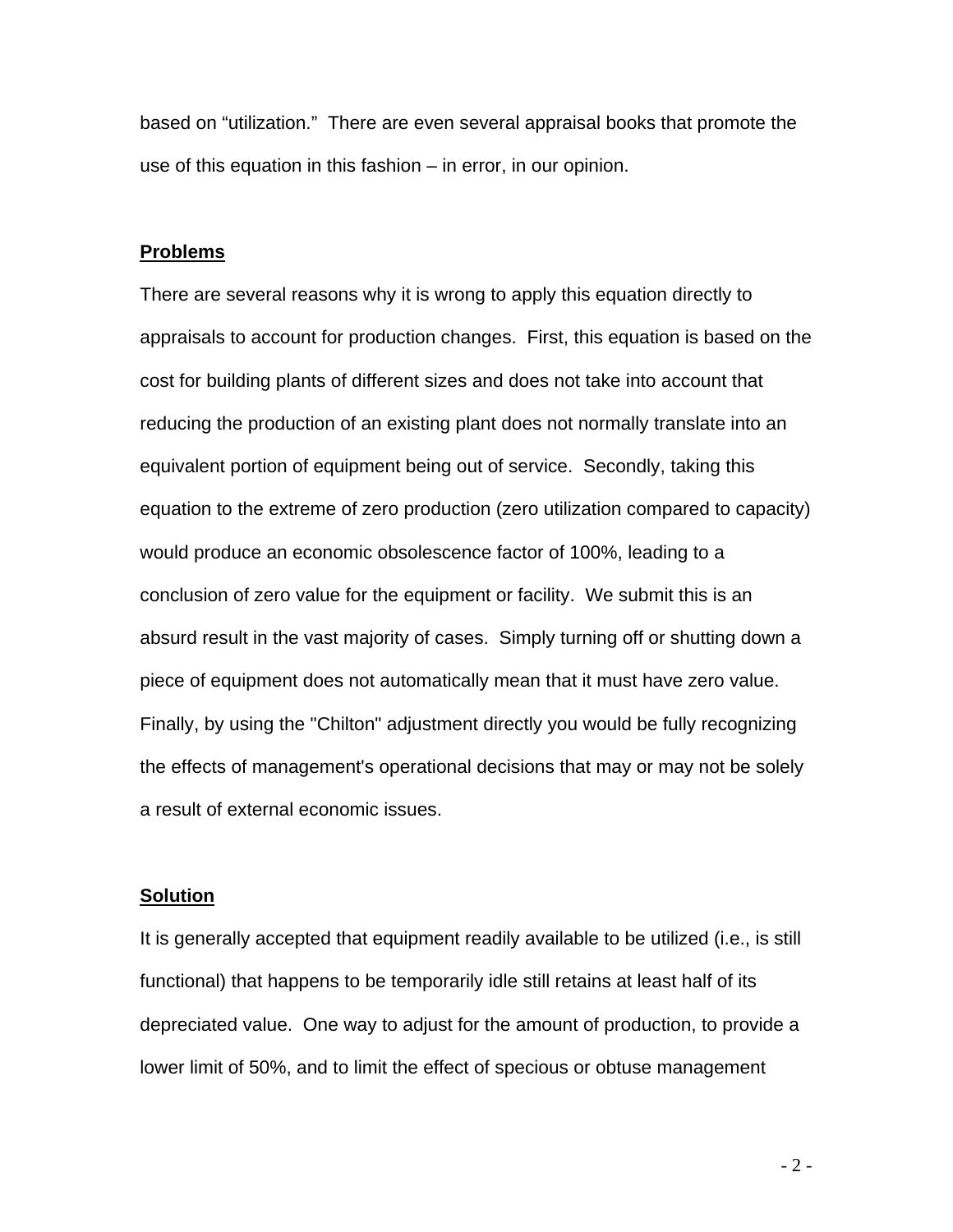decisions is to average the existing facility with one that is available to be operated at full capacity but is not for temporary causes using the equation below:

Economic Obsolescence Factor as a Percent =

\n
$$
\frac{\left[\left\{\frac{Capacity}{Capacity A}\right\}^{n} + 1\right]}{2} \times 100
$$
\nWhere Capacity A = Design capacity;

\nCapacity B =

\n
$$
and n =
$$
\n
$$
P =
$$
\n
$$
=
$$
\n
$$
Design capacity;
$$
\nActual production;

\n
$$
=
$$
\n
$$
exponent or scale factor.
$$

This equation has a natural lower limit of 50%. This equation is only intended for working equipment that is temporarily idle. If the equipment is not capable of operation without repair, or if the idle status is for obviously more than a temporary period, then some additional obsolescence may be warranted.

#### **Exceptions**

If the equipment is easily moved, these equations may not apply at all. Movable equipment can be sold as long as there is a market for it. For example, take the situation where a business has two identical forklifts manufactured in the same year. One of the forklifts is used 5 days a week and the other is used 7 days a week. When the forklifts are to be sold, they will normally have the same market value. If equipment is not used because an employer does not want to pay high enough salaries to attract enough employees to operate the equipment full time,